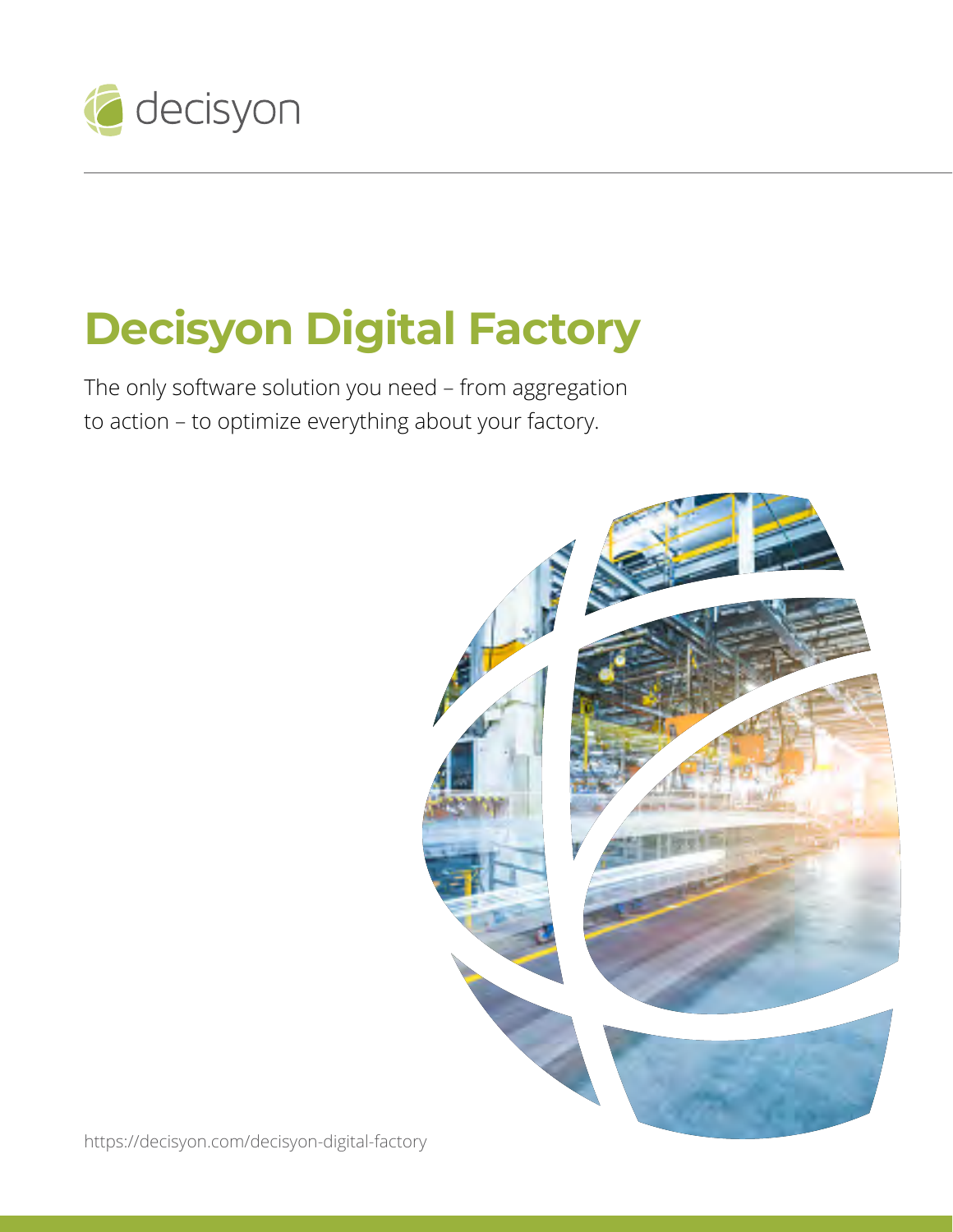# **Smart Factories Start With Smart Solutions**

Using new architecture solutions to overcome any possible constraint due to monolithic already-in-place technologies

Decisyon Digital Factory was designed from the ground up for Industrial Internet of Things (IIoT) platforms to rapidly digitalize and optimize plant operations and manage its smart digital twin. This smart digital manufacturing solution eliminates the need for factory operators to be dependent on complex, monolithic and expensive to modify software. It delivers all the tools needed to visually connect to all your internal and/or external data sources, visualize, analyze, collaborate in context, decide and put them into action.

Decisyon Digital Factory supports continuous improvement throughout manufacturing operations by identifying where to optimize performance and improve production. It improves the speed at which managers can identify and resolve issues on the shop floor and confirm inventory. It also helps to strengthen production, operational and supply chain communications. As a cloud-based software solution, Decisyon Digital Factory goes to work immediately. It can be applied to a factory's current workflow, or be easily adapted to a company's specific production needs.

### **Decisyon Digital Factory Puts IIoT into Action**

Decisyon Digital Factory integrates plant operations across disparate systems, processes and geographies. It digitally reproduces the production value chain from planning to shipping while controlling line operations, quality, packaging and other steps in the entire manufacturing process. Using Decisyon Digital Factory, you can rapidly connect and digitalize your factories, plant and manufacturing processes with all the necessary features to visually adapt the solution to business changes and market demands.

# **BENEFITS AT A GLANCE**

Decisyon Digital Factory provides a comprehensive view of your entire operation, yielding better decisions and improved processes:

#### **Enhanced Productivity**

Through real-time information exchange, error-prone, manual data/ information collection and aggregation are reduced

#### **Reduced Cost**

Automated data collection and more timely intervention when issues arise reduce costly production delays

#### **Improved Operational Communication**

In-context collaboration reduces the need for phone calls, emails, and meetings between operators, managers, and departments

#### **Promote Technology Innovation**

Optimize and rationalize the Operational Excellence processes and highlight use of advanced technology to customers and auditors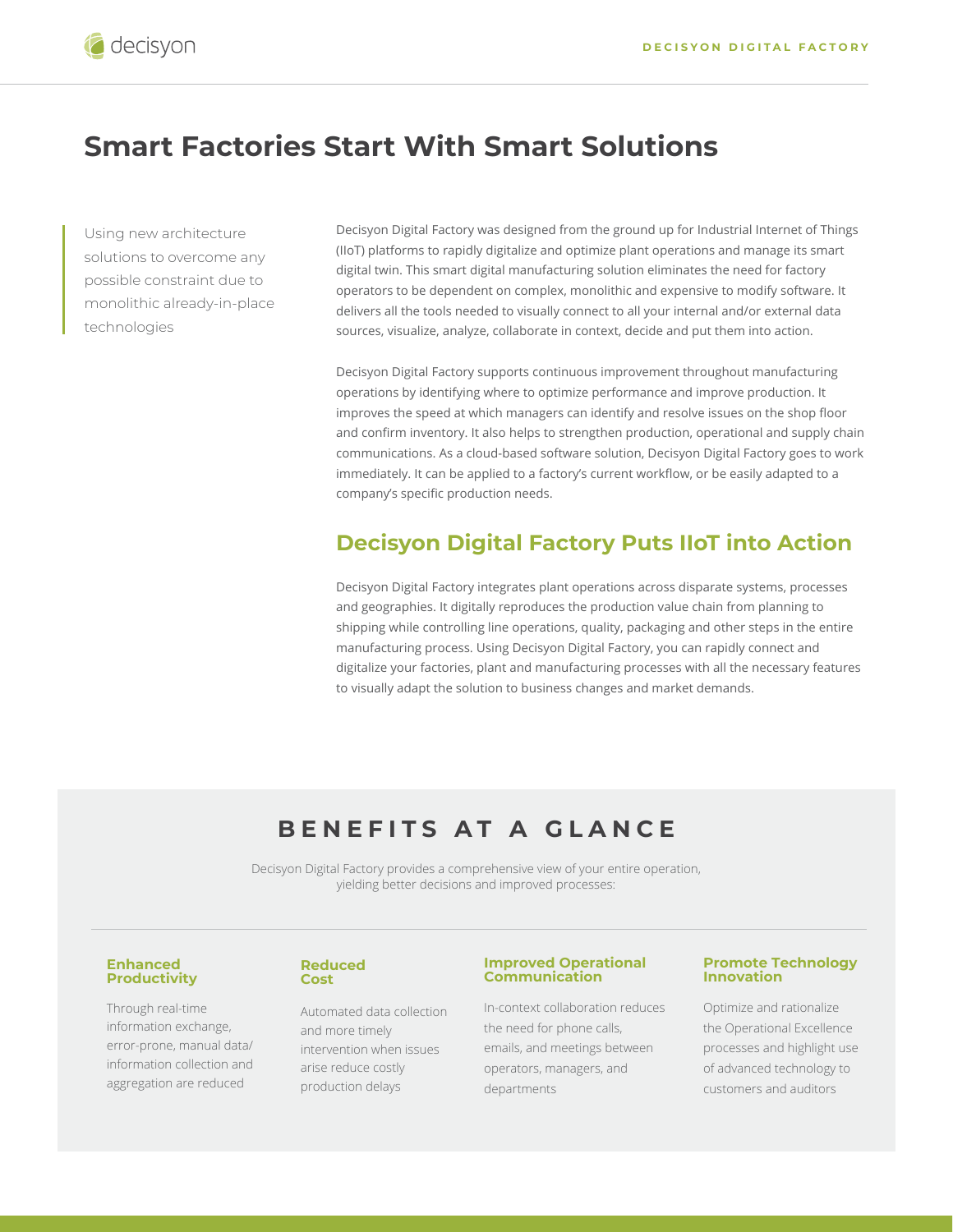# **Business Impacts**

**Customers implementing Decisyon Digital Factory have achieved the following benefits:** 

**UP TO**

**10%**

**Increase in productivity of the production lines**

**UP TO**



**Reduction of activities for Shift Handovers**

**UP TO**

**10%**

**Reduction of delays in Maintenance Intervention** **UP TO**



**Reduction of activities to collect data for Process Excellence meetings**

**UP TO**



**Full digitalization of the process to define and manage actions on data collected**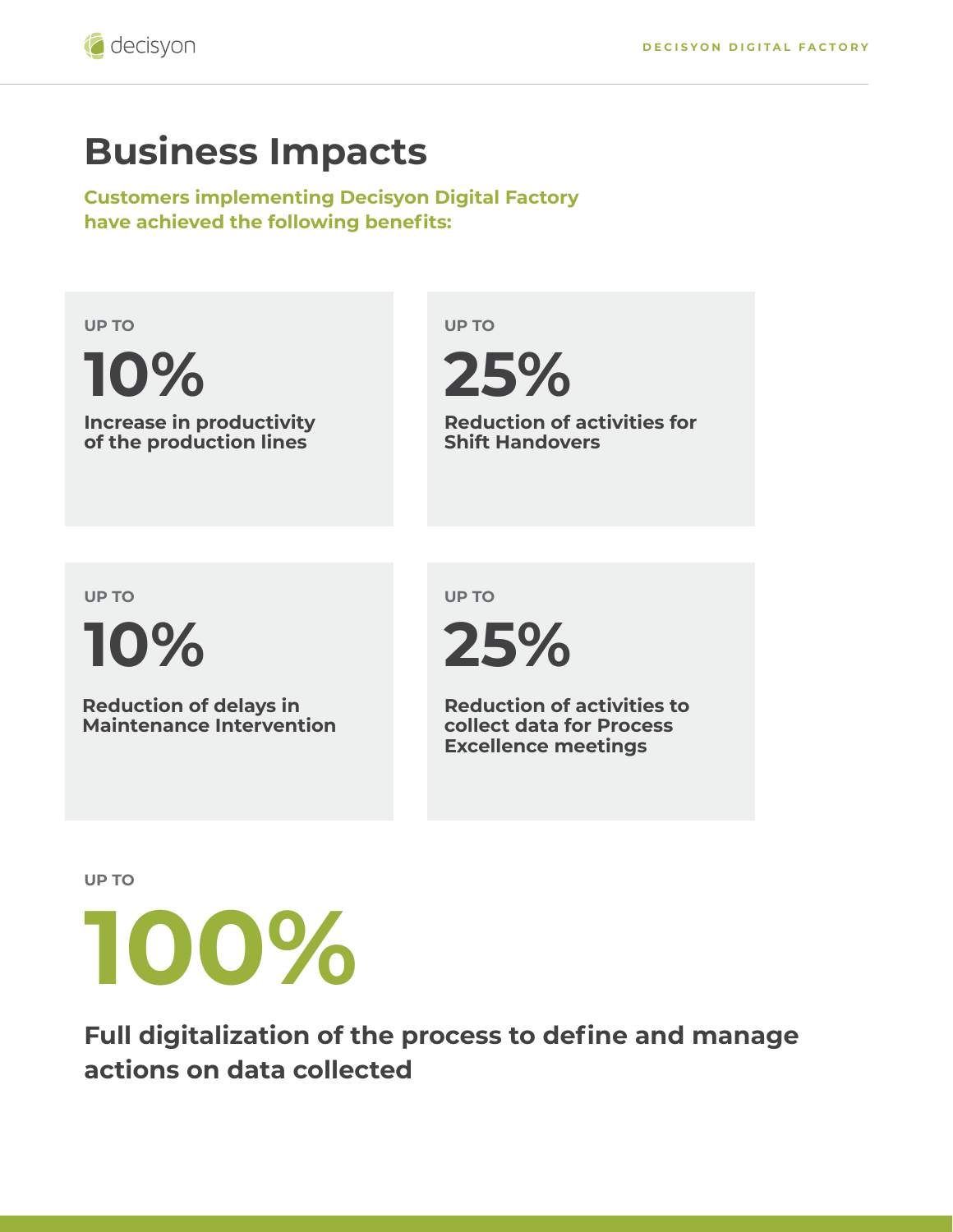# **Actionable Intelligence Makes Your Factory Smart**

Decisyon Digital Factory provides pre-built solutions that work with existing systems. It is configured "out of the box" with key analytics, KPIs, workflows, reports and collaboration tools that work the way manufacturing does. Decisyon's Digital Factory gives you access to a suite of prebuilt modules that rapidly connect and digitalize plants, factories and manufacturing processes. Use Decisyon Digital Factory as provided, or adapt it to your own KPIs and processes. All of the features necessary to visually adapt the solution to business changes and market demands are included. You don't need a development staff to custom code solutions. You aren't dependent on software company release cycles. With Decisyon Digital Factory, the means to achieve Industry 4.0 and World Class Manufacturing (WCM) objectives is now in your hands.

# **Take Your Digital Factory from Concept to Creation with Decisyon Smart Gateway**

Decisyon Smart Gateway (DSG) takes your digital factory from concept all the way to development of a full digital replica of your operation. DSG sits between devices, operators and the cloud. Its job is to securely collect, analyze and immediately act on the raw data from its connected sensors and devices. DSG delivers the capabilities to readily connect all sorts of machines (old and new, different brands and protocols via PLCs), collect the streaming data to be consumed and utilized, and act as a filtering mechanism, then perform a quick diagnostic or predictive analysis. DSG is smart enough to apply rules, take required action quickly if needed, and send the required data to the application in the cloud.



## **Manufacturing Execution System (MES) Solution**

Decisyon's MES solution supports and drives production processes, providing access to all relevant information and the functionality to analyze and collaborate in context of specific data, then take action in real time. With Decisyon's MES, you'll dramatically reduce down time, proactively prevent maintenance issues and eliminate costly production delays.

The MES solution allows you to integrate data from existing systems (e.g. ERP), from sensors and from the users into a unique interface. It also provides the capability to collect, aggregate and share information in real time from the shop floor while there is still time to act. You experience rapid decision making at both the local (production line) or global (management) level, as you share information across all stages of operations.

### **KEY CAPABILITIES**

- Real-time process order management
- Electronic batch record management
- Automatic detection of line downtimes and speed losses, and collection of root causes issues
- Collaborative Data Analysis and Task Board for efficiency improvement
- Unique portal for operators, supervisors and managers
- Immediate communication with other departments (maintenance, quality,...) for fast issues resolution
- Fast onboarding of users due to intuitive visual UI